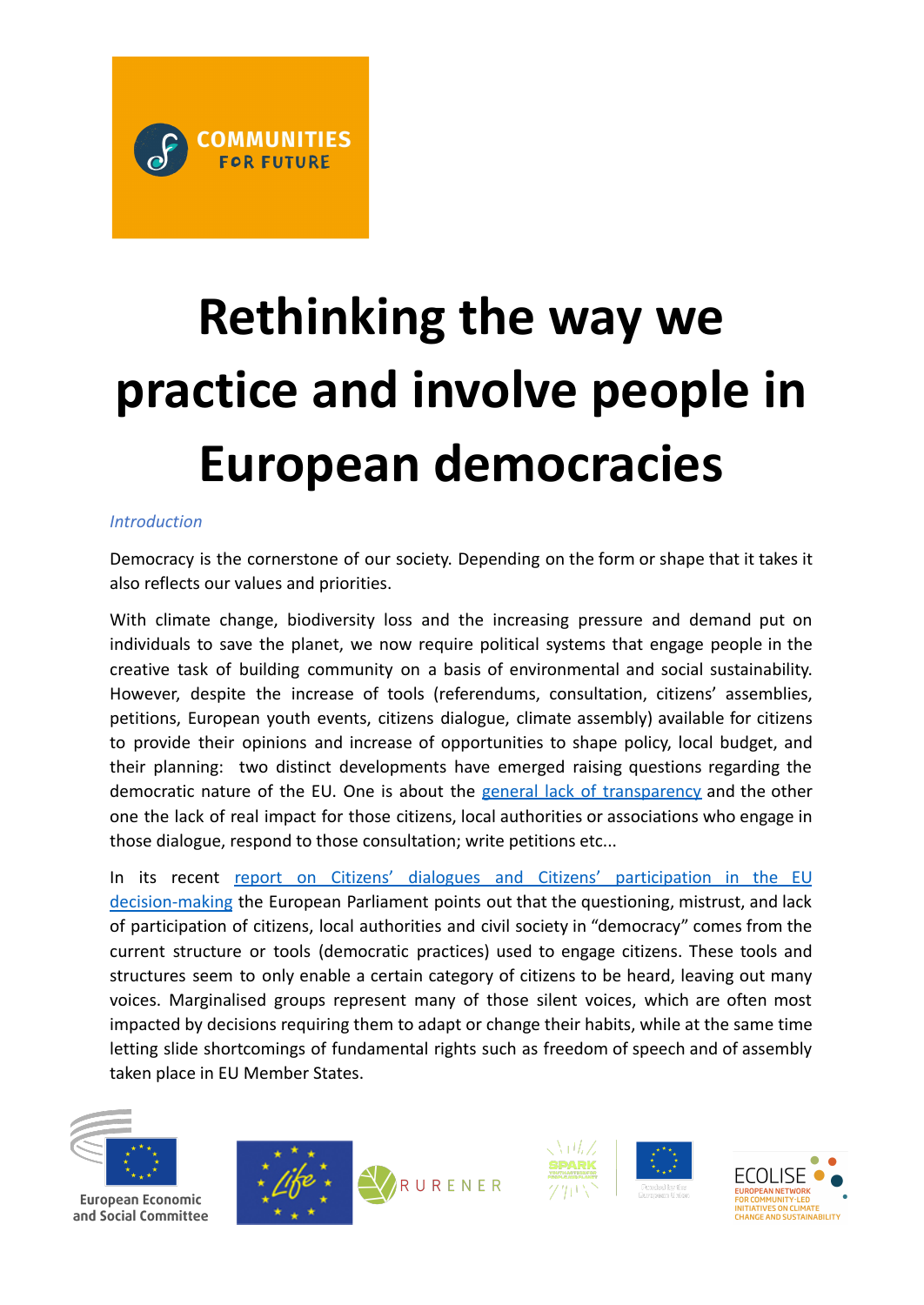

Where at EU and national level the democratic deficits are screaming at us, there is however a vibrant and innovative set of democratic practices that have been emerging with the potential to reinvigorate European democracies and set the scene for bottom up, inclusive, and equitable systems of governance. This policy paper, looks at those practices, re-evaluates and provides specific recommendations on how to create the right space, conditions and provide the right support to ensure the democratic participation of marginalised groups. If Climate change is social justice and social justice is climate change then for example the implementation and evaluation of the European climate law must put citizens at its heart. This paper also reminds us that engagement is not an end in itself but should be a means to change a reality that does not satisfy us.

> *How to create the right space, conditions and provide the right support to ensure the democratic participation of marginalised groups?*

Democracy is an ever-evolving concept, and like many concepts its application leads to the development of various practices (**Participatory democracy<sup>1</sup> , Mini-Publics<sup>2</sup> , Referendums<sup>3</sup> ,**

 $3$  afford citizens greater decision-making power by giving them the ultimate choice in the passage of legislation. Referendums may also enable citizens to engage in agenda-setting power if they are allowed to draft proposals to be put to referenda themselves in efforts called [initiatives](https://en.wikipedia.org/wiki/Initiatives_and_referenda).



**European Economic** and Social Committee









 $<sup>1</sup>$  a model of democracy in which citizens are provided power to make political decisions. Etymological roots</sup> of *[democracy](https://en.wikipedia.org/wiki/Democracy)* (Greek *[demos](https://en.wiktionary.org/wiki/demos)* and *[kratos](https://en.wiktionary.org/wiki/%CE%BA%CF%81%CE%AC%CF%84%CE%BF%CF%82)*) imply that the people are in power, making all democracies participatory to some degree. However, participatory democracy tends to advocate greater citizen participation and more direct representation than traditional [representative](https://en.wikipedia.org/wiki/Representative_democracy) democracy.

 $2$  representative samples of the population at large that meet to advise other legislative bodies or to write laws themselves. Mini-publics provide citizens the equal opportunity to exercise substantive agenda-setting and/or decision-making power as these bodies are chosen by [sortition,](https://en.wikipedia.org/wiki/Sortition) making the assemblies more representative of the population as a whole as compared to representatives that are elected. citizens are guided by experts and discussion facilitators to ensure meaningful deliberation. The results of mini-publics typically culminate in reports to be sent to the government or proposals that are directly sent to the people via referendums.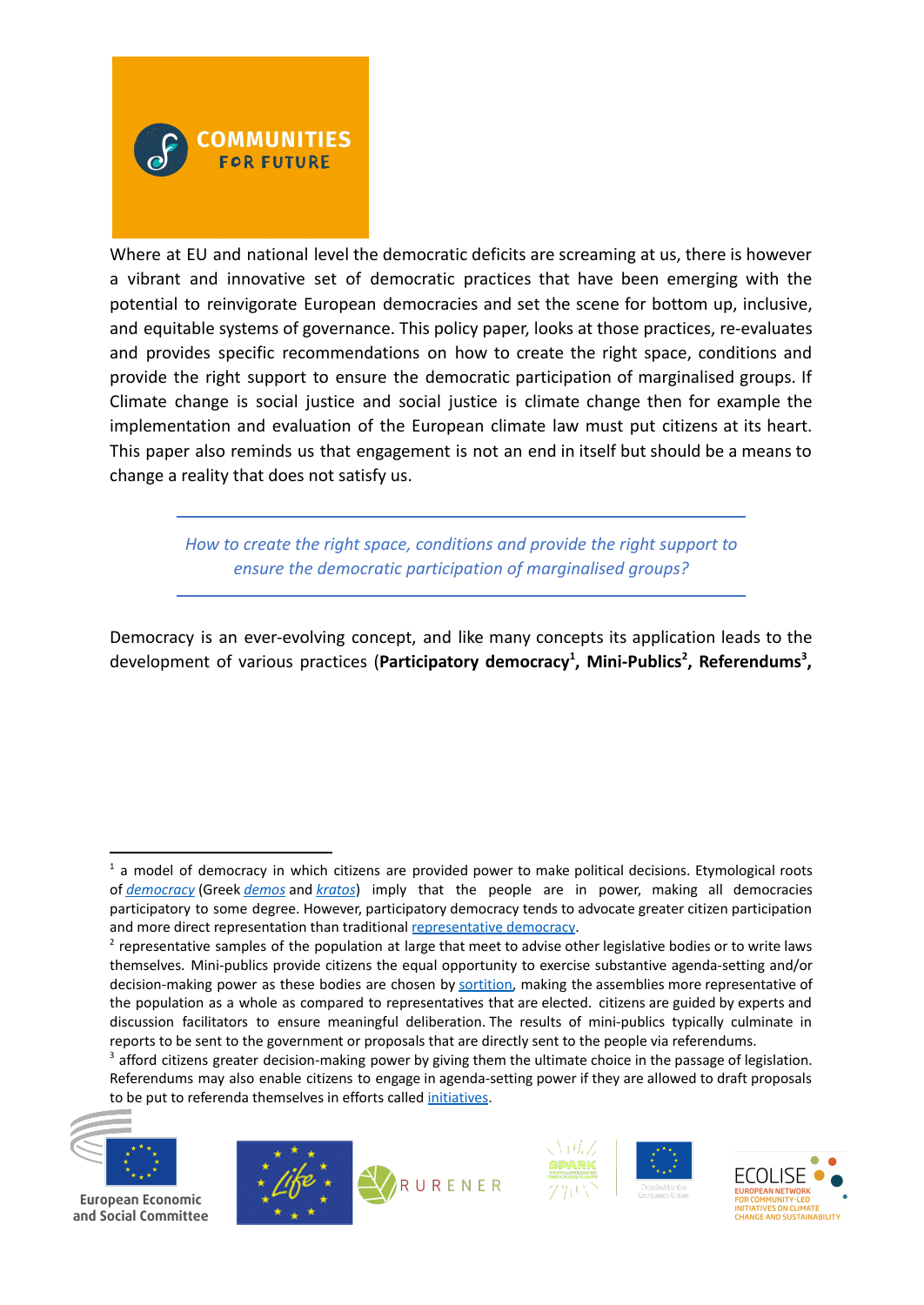

**E-Democracy<sup>4</sup> , Town Meetings<sup>5</sup> , Participatory Budgeting<sup>6</sup> , Liquid Democracy<sup>7</sup> )** which are currently available and used to foster citizens' engagement and participation in the "life of the city". Despite the fact that each model of democratic practices are best fit to be used at local, national or international level, they are still falling short in the participation and engagement of marginalised, minorities and vulnerable communities<sup>8</sup>. Focusing on the concrete obstacles and needs for engagement for communities-led initiative; people living on the street or in precarious living situations and of the youth we bring forward recommendations to rethinking the way we practice and involve people in European democracies. While refraining from claiming any one form of democratic practice is a silver bullet, but instead recognize that different forms can be orchestrated to foster inclusive, equitable and sustainable communities

# **Recommendation: decentralisation of decision-making so that local communities can better influence and decide over their own futures.**

## **Democracy for Communities**

We want to first start by stating that community-led initiatives are a form of democratic practice. They are initiatives where people self-organise in the places where they live to take

 $8$  which include youth, women; socially and economic disadvantage citizens, racial and ethnic groups, people with disabilities, Roma, LGBTQI+ (this is a non-exhaustive list)



**European Economic** and Social Committee









<sup>4</sup> an umbrella term used to describe a variety of proposals made to increase participation through the utilization of technology. Open discussion forums, for example, provide citizens the opportunity to debate policy online while facilitators guide discussion. These forums normally serve agenda-setting purposes or may be used to provide legislators with additional testimony when considering the passage of legislation. Another e-democratic mechanism is online [deliberative](https://en.wikipedia.org/wiki/Online_deliberation) polling, a system under which citizens are provided the opportunity to deliberate with peers virtually before answering a poll question. The results of deliberative polls are more likely to reflect the considered judgments of the people and are thought to be a better way to assess public opinion while encouraging increased citizen awareness of civic issues.

<sup>&</sup>lt;sup>5</sup> open to all residents and their outcomes have legislative power

 $6$  allows citizens to be part of making decisions on the allocation of a public budget.

<sup>&</sup>lt;sup>7</sup> In a hybrid between direct and representative [democracy](https://en.wikipedia.org/wiki/Liquid_democracy), liquid democracy permits individuals to vote on issues themselves or to select issue-competent delegates to vote on their behalf. Proponents of liquid democracy argue that it has the potential to improve a legislature's performance through bringing together delegates with a greater issue awareness, thus taking advantage of epistemic knowledge within the populace. In order to make liquid democracy more deliberative, some advocates suggest the use of a trustee model of delegation in which the delegates are free to vote as they see fit following deliberation with other representatives. Today, liquid democracy is utilized by *Pirate Parties*, groups known for their support for more democratic reforms and greater internet transparency, for intra-party decision-making.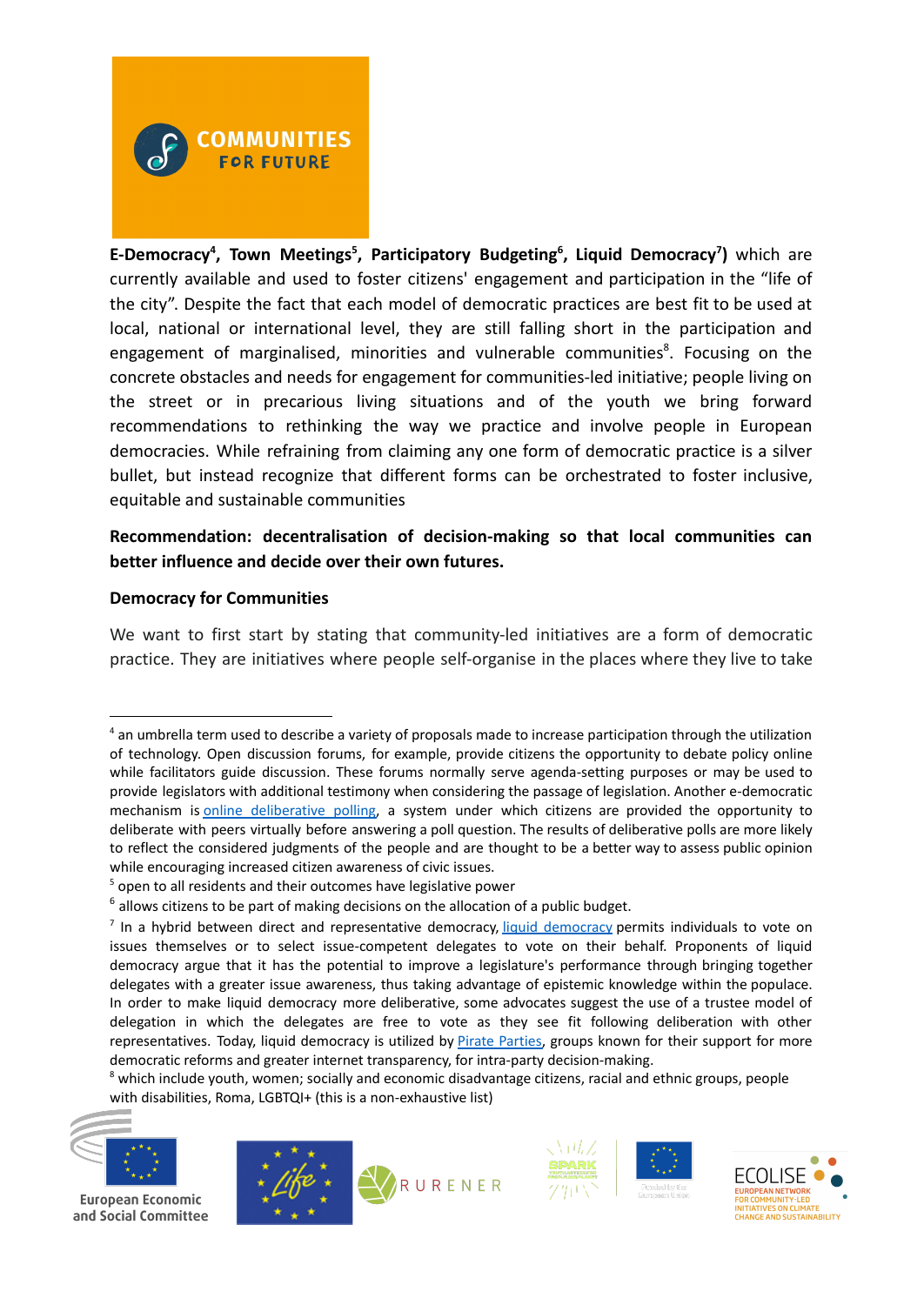

action on issues that concern them. They bring a new vision for a hopeful future<sup>9</sup> as they shape new sustainable living values, infrastructure, and the interaction between these living values and infrastructure. Their people are put into action, whether it be in the rural or urban area. Community-led initiatives manifest themselves through the will and need of people to better align their values with their natural environment. Community-led initiatives create a consciousness of one's surroundings and the impact we have on it. Community-led initiatives are incubators which challenge the current structures, values and try through innovative means to address specific societal challenges. It has been said that as we realise the values of others with different values and intersections, we expand our way and use adaptive approaches or transformative approaches which benefit all; thus, leaving and excluding no one.

The European network for community-led initiatives on climate change and sustainability (ECOLISE) is a network of organisations engaged in promoting and supporting local communities across Europe in their efforts to build pathways to a sustainable future. As most people identify first and foremost with the tangible and immediate realities of community with its members ECOLISE seeks to establish a common, Europe-wide agenda and a platform for collective action. To do so, we require that our political systems become more inclusive and people centred. In its 2019 Status Report, Reshaping the Future, ECOLISE highlights how local [community-led](https://wiki.communitiesforfuture.org/wiki/Community-led_initiatives) initiatives are re-energising our political systems through the creative task of building community on a basis of [environmental](https://wiki.communitiesforfuture.org/wiki/Democratic_political_practice) and social sustainability. For community-led initiatives, democracy exalted through their capacity to access land, to be recognized, to establish themselves and self-determine. While community-led initiatives are democratic practices they evolved outside of the "normal" democratic spectrum as their development is the reflection of disengaged citizens as well as that of a democratic deficit. Over the past decade, we can observe the rise of democratic fatigue, resistance to change, lack of re-evaluation, democratic exclusion of the most social and economic marginalised groups. Despite the effort of institutions and politicians to revive democracy and trust through the use and implementation of new structures or tools meant to provide citizens, local authorities and civil societies the means and spaces, people are not biting and are still feeling disenchanted and disengaged more than ever. Why? First, let's look at the disengagement of people living on the street or in precarious living situations then that of the youth.

<sup>9</sup> To quote Karl Marx from the "Eighteenth Brumaire of Louis Bonaparte" (1852), "The social revolution of the nineteenth century can only draw its poetry from the future, not from the past"



**European Economic** and Social Committee







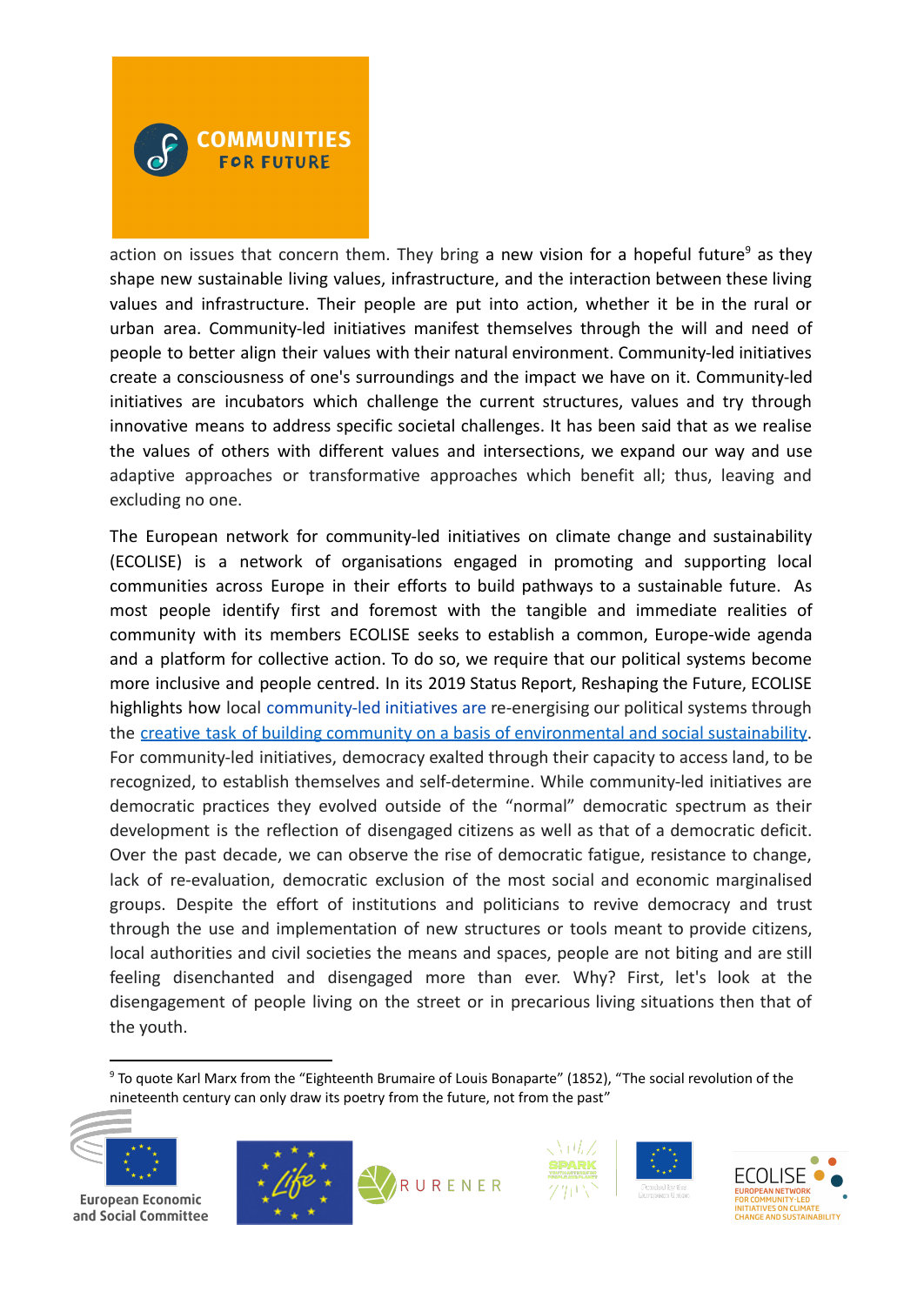

### **1. Democracy for people living on the streets or precariously**

Too often, the participation of people living in precarious situations is not really expected or desired and doesn't change anything in their lives. First there must be it's important to have a real political will in associating people living in poverty. That association should bring an impactful result at the end of the process. A political will to change is therefore the first necessary condition so that people excluded from participation want to participate. Second, in order to ensure that people living in precarious situations can fully participate in democratic practices, various conditions must be fulfilled.

Shortcoming of current democratic practices being used to consult citizens, and which exclude vulnerable groups

- **The draw**: this is something that is currently fashionable in terms of guaranteeing the participation of all parts of society. It is a tool that has been used both for major national issues, including the Citizens' Convention for the Climate, and for very local issues in France such as the Citizens' Councils.

If it is prepared by considering a certain number of social criteria but excludes racial, ethnicity, sexual orientation. The draw is known to have the capacity to allow a certain justice but its success relies heavily on criteria taken into account. Meaning that the criteria can support the offer of participation to the well-off classes as well as to the disadvantaged classes, to men as to women, to graduates as to those who are not graduates, but, in terms of response to these requests, there will be a huge gap. We will indeed find people who will be OK to respond positively to this solicitation among people who have the habit of thinking and contributing, who have the habit of debating, who have the habit of reading texts, of giving their opinion. But what about those who do not master reading/writing or speaking in front of a group? Well, they will not respond to these requests, and ultimately not be present in these assemblies. Getting picked to provide your opinion without having the tools and support to do so, looks more like a way to ease conscience and tick boxes. In addition to having an inclusive selection we also need to have inclusive access. This is something which should be built with communities, something which should be adapted based on consultation and cooperation with civil society organisations. It should foster peer to peer engagement.

Furthermore, in order to reach full participation from people living in precarious situations, it's important to **take into account concrete obstacles by removing organizational frontiers**. This means taking a close look at all the material conditions (cost of transportation, accessibility of the place, possibility for childcare during the event, taking charge of meals, possibility to pick up the person the first time, proposition to come with someone, thinking



**European Economic** and Social Committee







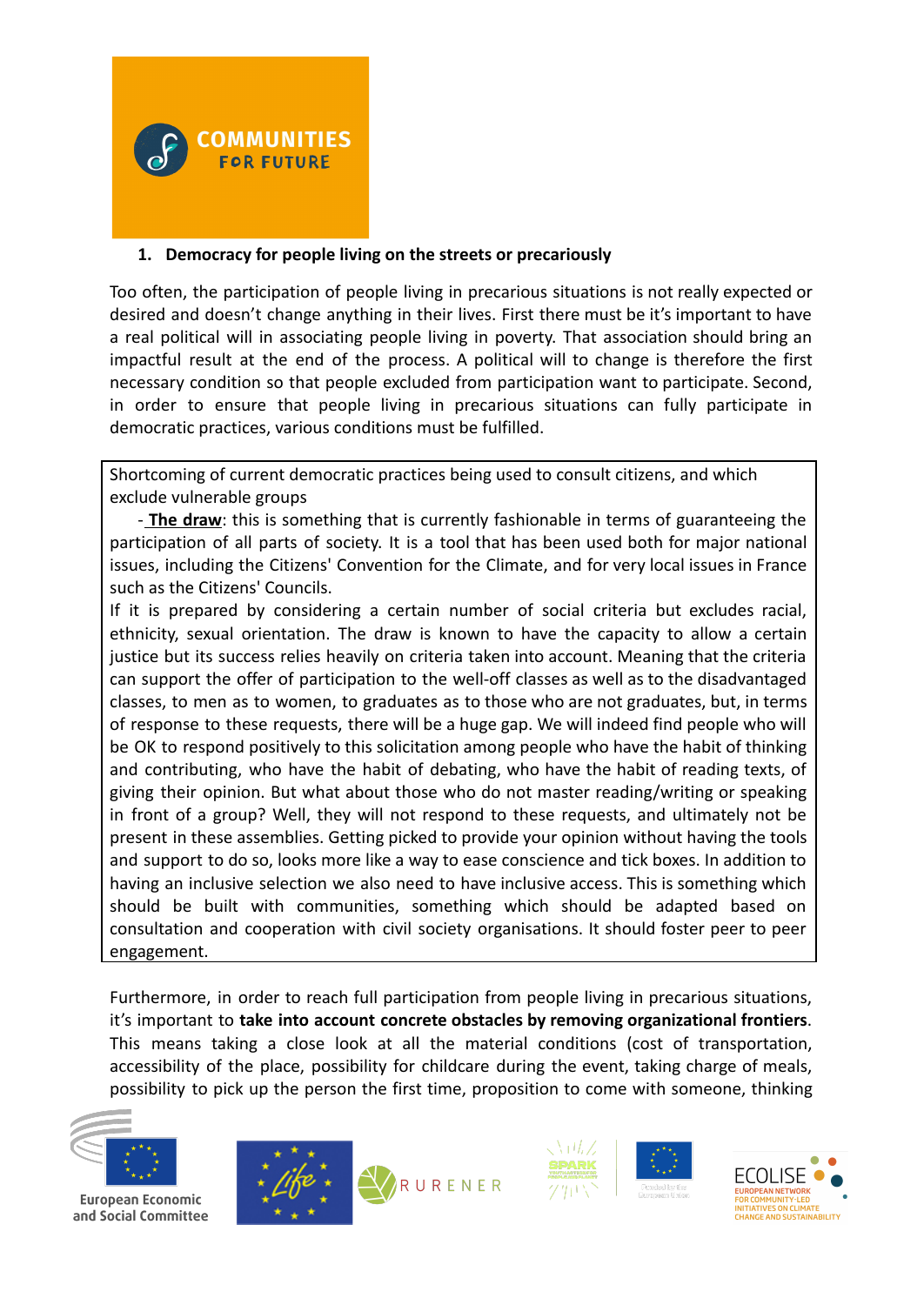

about translation if some people doesn't speak well the spoken language…); having, in parallel to the project, interlocutors that people can speak with in order to support them facing different problems they meet; accepting that people sometimes don't come (letting them know this information at the beginning and be careful they keep the link even if they haven't been able to come, inform them about what happens, continue to make them exist in the group even when they are absent, etc.)

Full participation doesn't mean only being heard during a meeting but **being fully part of the process**, **with a clear and accurate goal**, before, during, and after the negotiations and discussions. However, this means letting them have time to prepare before or during meetings with their peers, with the support of an organization. As the others, people living in poverty need to be recognized and considered as full actors with their own knowledge, on an equal footing with others<sup>10</sup>.

Example on how vulnerable groups are being left out of the conversation regarding the environment:

- Renovations of Buildings:

In Nogent le Rotrou (France) that renovations of buildings that have led to low energy consumption have resulted in a considerable increase in rents, and therefore previous tenants, that were expected to return after the renovation, could not afford the new rents and end up in other buildings just as rotten as the one they left before the renovation. People cannot be expected to take part in consultation, support the renovation to then be left out dry and not be able to benefit from it.

This is the perfect example of how participation feels that it is only for those who are privileged, that they are the only one benefitting from those consultations. The surveys and reflections on participation should not remain a nice intellectual and technocratic activity that only provide for some to live in a healthy environment.

<sup>●</sup> There is also the question of minimum basic security, in particular access to a decent job and income; it is difficult to act sustainably for the ecology when one lives permanently in the anguish of the next day.



**European Economic** and Social Committee









<sup>&</sup>lt;sup>10</sup> What people living in people tell us about the implementation of their participation in environmental struggles:

<sup>●</sup> only top-down injunctions do not work; people in poverty must be involved and recognized in their capacities as actors and partners; behind ecology (as behind poverty), there is knowledge to be shared and links to be created. People in precarious situations lack the information and means available for day-to-day ecology (is there not even some discrimination, when, for example, the means for selective sorting are not sufficiently implemented in working-class neighbourhoods?)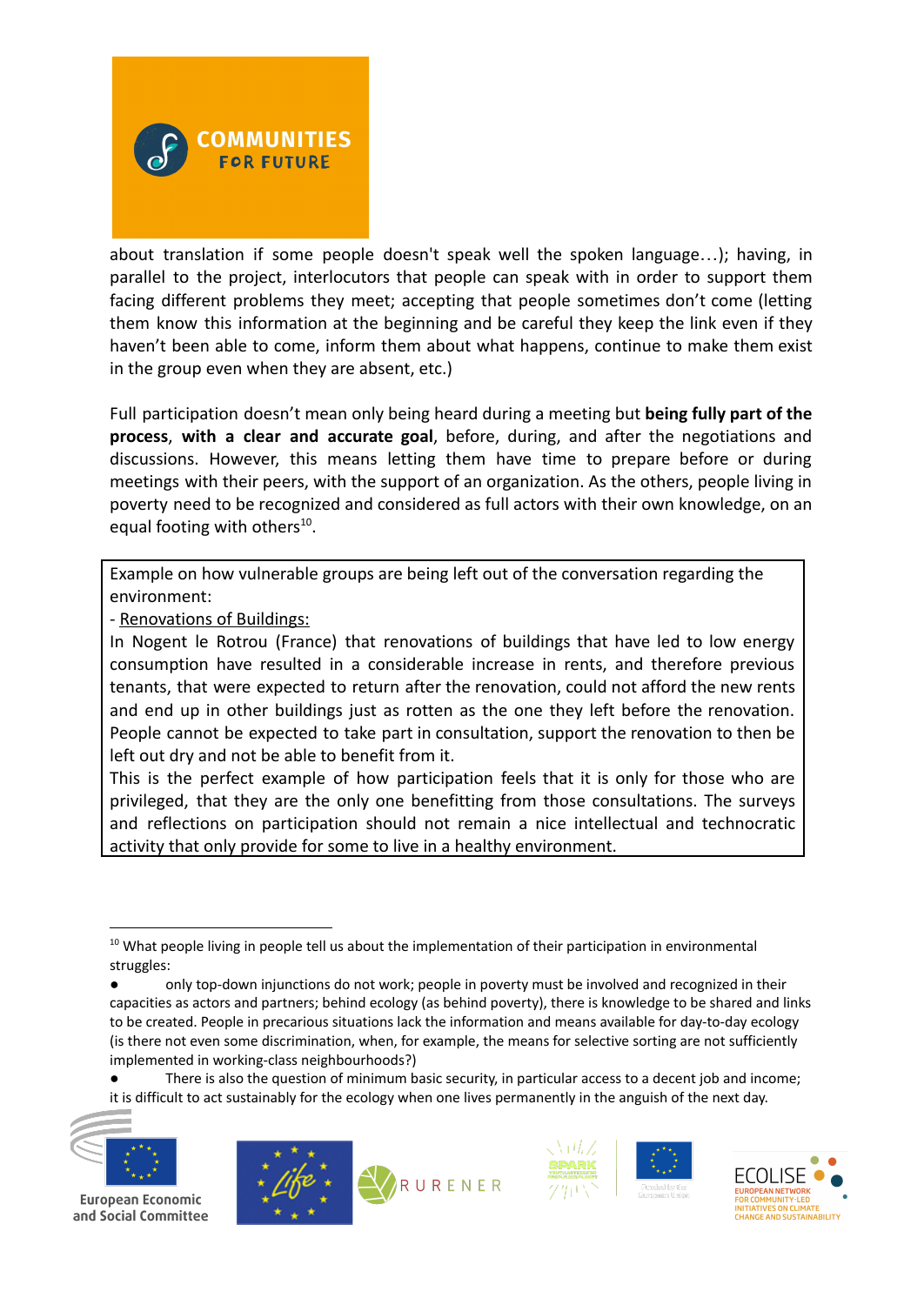

During the meeting, for people who have always experienced exclusion to be able to fully participate in forums; consultation; dialogues or projects; those must be conceived pedagogically and animated by people competent in animation and attentive to that everyone finds their place and are respected. Moreover, in order for individuals to be encouraged to continue or re-engage, the results of their participation must be made visible and make a real change.

#### Recommendations

- 1) **removing organizational barriers**
- 2) **being fully part of the process**, **with a clear and accurate goal**, before, during, and after the negotiations and discussions. However, this means giving them time to prepare before or during meetings with their peers, with the support of an organization.
- 3) be recognized and considered as full actors with their own knowledge, on an equal footing with others
- 4) forums; consultation; dialogues or project; those must be conceived pedagogically and animated by people competent in animation
- 5) the results of their participation must be made visible and make a real change

#### **2. Democracy for Youth**

Traditionally, young Europeans are the least likely to vote in local, national or European elections<sup>11</sup> and those who care are unable to vote because they just don't know where to search or find the information needed to make a decision. There is a need to have a further study on how to make that kind of information more viable, more accessible, more coherent, more practical and more interactive to engage more youth.

In the 2014 European Parliament elections, only 28% of voters aged 18-24 voted, compared to 51% of those aged over 55<sup>12</sup>. Even though the 2019 European elections were driven by a surge in participation by young people, according to a Eurobarometer survey commissioned

[urnout-driven-by-young-people](https://www.europarl.europa.eu/news/en/press-room/20190923IPR61602/2019-european-elections-record-turnout-driven-by-young-people)













<sup>12</sup>[https://www.europarl.europa.eu/news/en/press-room/20190923IPR61602/2019-european-elections-record-t](https://www.europarl.europa.eu/news/en/press-room/20190923IPR61602/2019-european-elections-record-turnout-driven-by-young-people) <sup>11</sup> <https://www.debatingeurope.eu/2019/11/12/why-dont-young-people-vote/#.YKy4SOhKiUl>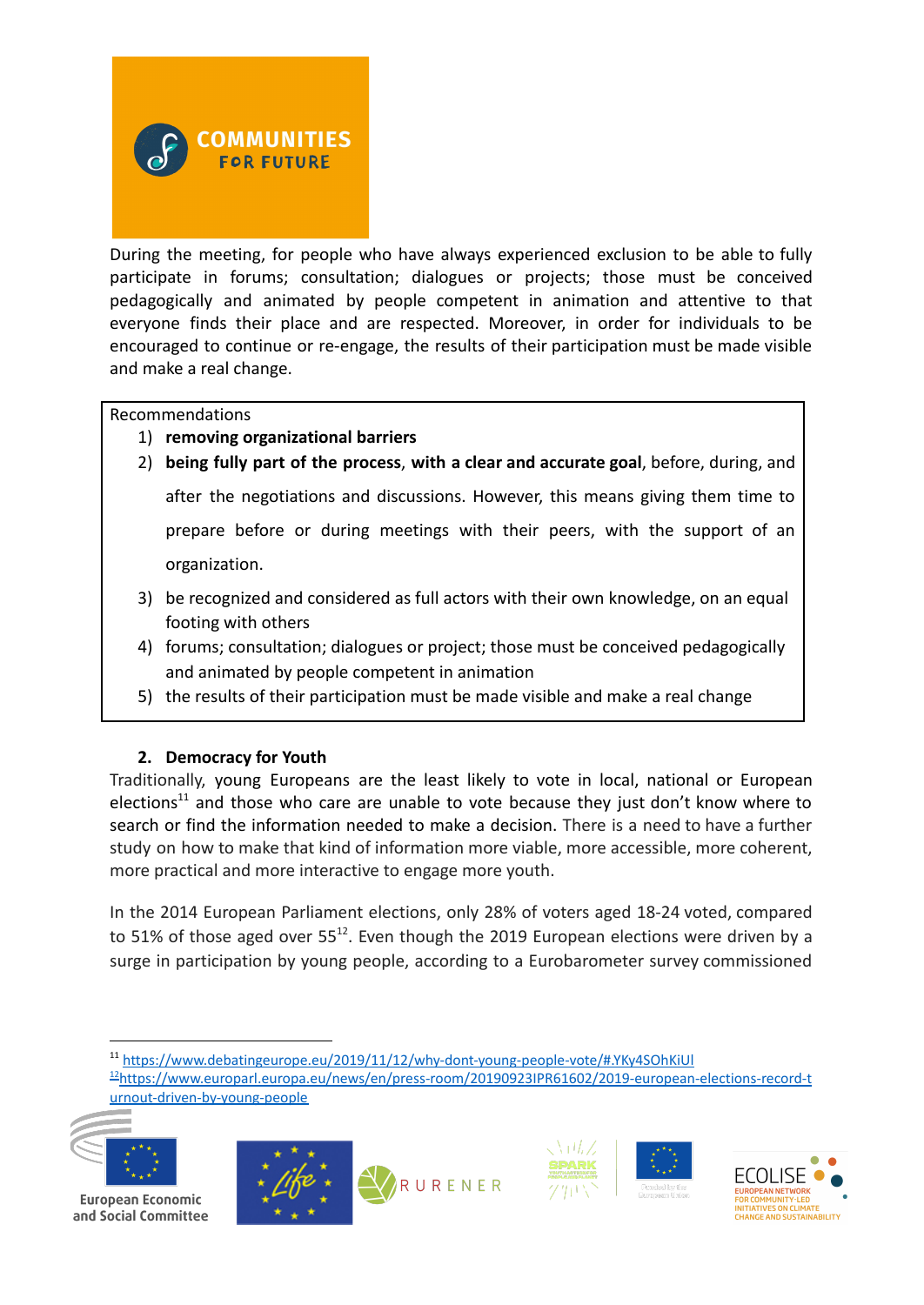

by the European Parliament in June of the same year<sup>13</sup>. Despite these positive results, there is still work to be done to increase even more the number of young people and students voting. **According to several Eurobarometer surveys added to the 2017** European Parliament surveys on "Why do large numbers of young people not vote in elections?"<sup>14</sup> it often comes down to the same answer: **A considerable proportion of citizens does not feel heard and consider the EU to be far away 15** .

Research by the 'League of Young Voters'<sup>16</sup> showed that young people are interested in politics, but that political parties are out of touch with them and the different ways that young people wish to get involved<sup>17</sup>. One of the ideas given is that it is needed to study individual countries to understand how young people engage with politics and spread best practice. Other ideas are to adapt a European approach to citizenship education that involves schools and youth society and develops a space where youth participation is learned and practiced. Lowering the voting age to 16 could also help reverse the lack of interest in politics and build a youth-inclusive European politics<sup>18</sup>.

One other reason to take into account is the place of voting, which may be far from the person's place of residence and because of that s/he can't go vote. The solution to this would be to provide free public transportation so that these young people, or anyone else, can travel to the polling stations. In Brussels, public transport is either integrated into the price

 $16$  LYV's report, "Addressing Youth Absenteeism in the European Elections" :

 $18$  The idea is that by lowering the voting age, young people start dealing with political issues at an earlier stage and this would lead to more investment in political education.



**European Economic** and Social Committee









<sup>&</sup>lt;sup>13</sup> The results of the post-electoral Eurobarometer survey, one of the most comprehensive quantitative surveys on the last European elections publicly available, show that the turnout increase was powered mostly by the younger generation across the EU. Specifically, young citizens under 25 years (+14 percentage points) as well as the 25–39-year-olds (+12 percentage points) turned out in greater numbers than before.

<sup>&</sup>lt;sup>14</sup> https://europa.eu/youth/nnfe/why-do-large-numbers-young-people-not-vote-elections\_en

<sup>15</sup> Here some answers to the European Parliament Survey *"Because we feel like politics is not about us. To* change the situation is to change how things work. A more personal connection with a future president and with all the system is needed which involves a totally different approach using mobile phones and other." "Young *people don't always fully understand the consequences of not voting, such as allowing the rise of fascist* governments. There needs to be a more direct approach to teaching young people that their vote and opinions. When you want people to listen, you have to speak their language, and that is a huge part of the problem."

[https://www.youthforum.org/sites/default/files/2017-12/YFJ-LYV\\_StudyOnYouthAbsenteeism\\_WEB%20%281%](https://www.youthforum.org/sites/default/files/2017-12/YFJ-LYV_StudyOnYouthAbsenteeism_WEB%20%281%29.pdf) [29.pdf](https://www.youthforum.org/sites/default/files/2017-12/YFJ-LYV_StudyOnYouthAbsenteeism_WEB%20%281%29.pdf)

<sup>&</sup>lt;sup>17</sup> by signing petitions, becoming a Poll Worker, by interning or volunteering for a campaign, getting in contact with the community representative, getting involved in school politics.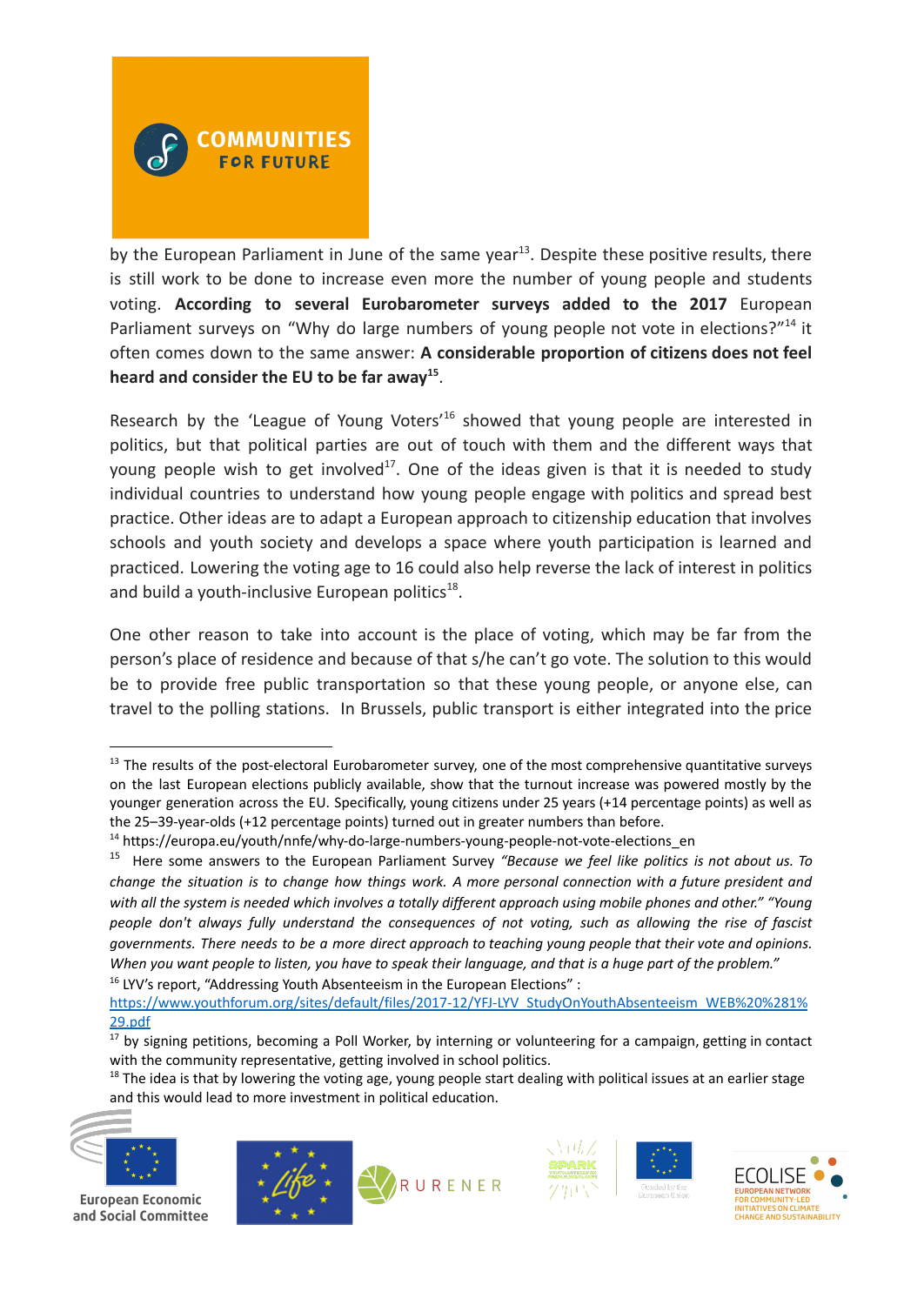

of festivals or free to access for people attending them, and to sensitize people to use public transport, one in a while when the city declares a car free day, then public transport is free for everyone. In France, public transport is free for people over 65 this could be easily extended to young people not yet in employment. There is also the example in Luxembourg where nationwide public transport is free for everyone.

Recommendations:

- 1) A study on how to make political, legislative information more viable, accessible, coherent, practical and interactive in order to engage more young people
- 2) Adopt a European approach to citizenship education that involves schools and youth society and develops a space where youth participation is learned and practiced
- 3) Make people feel heard and considered by ensuring that their input is valued, reviewed and answered whether taken on board or not
- 4) Provide free public transportation so that young people, or anyone else can travel to and from the polling stations

# **Conclusion: We all have a role to play**

How to create the right space and conditions and provide the right support to ensure that marginalised groups practice democracy?

# **Being recognized :**

- If everybody is paid, people living in poverty have to be paid too.
- If everybody has a tabletop (*chevalet de table in French*), people living in poverty have it too.
- Everyone's word is respected.
- Everybody has the same speaking time.
- Everybody has the same welcome.
- Everybody's speech is listened to and taken into account
- Not pretending: involving from the beginning of the process until after the end
- Allowing preparation upstream
- Being physically around the table and not at only one end of the table
- Being considered as everybody (on an equal footing)



**European Economic** and Social Committee